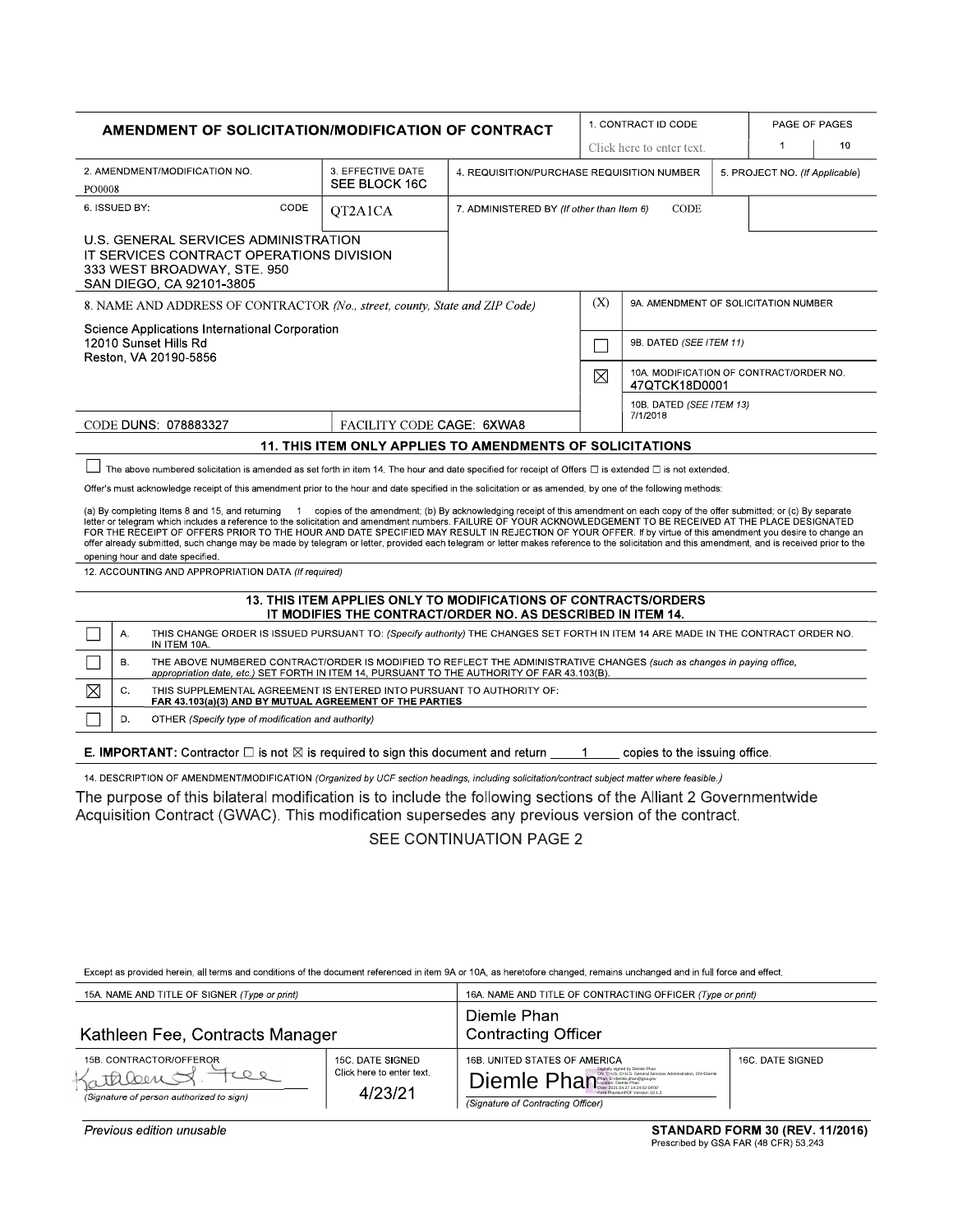# **SECTION SF 30 BLOCK 14 CONTINUATION PAGE**

This contract is hereby modified to incorporate the following sections of the Alliant 2 Master Contract.

# **SECTION H - SPECIAL CONTRACT REQUIREMENTS**

# H.1 PROVISIONS INCORPORATED BY REFERENCE AT TASK ORDER LEVEL

# ADDED THE FOLLOWING PROVISIONS:

| <b>PROVISION#</b> | <b>PROVISION TITLE</b>                                                                                                                          | <b>DATE</b>     | <b>FP</b> | <b>COST</b> | <b>TM</b> |
|-------------------|-------------------------------------------------------------------------------------------------------------------------------------------------|-----------------|-----------|-------------|-----------|
| 52.204-24*        | <b>REPRESENTATION</b><br><b>REGARDING CERTAIN</b><br><b>TELECOMMUNICATIONS AND</b><br><b>VIDEO SURVEILLANCE</b><br><b>SERVICES OR EQUIPMENT</b> | <b>OCT 2020</b> | X         | X           | X         |
| $52.204 - 26*$    | <b>COVERED</b><br><b>TELECOMMUNICATIONS</b><br><b>EQUIPMENT OR SERVICES-</b><br><b>REPRESENTATION</b>                                           | <b>OCT 2020</b> | X         | X           | X         |

(Note: Provision numbers followed by an asterisk (\*) require fill-ins by the OCO if determined applicable and incorporated into the Order.)

## **UPDATED THE FOLLOWING PROVISIONS:**

| <b>PROVISION#</b> | <b>PROVISION TITLE</b>                                                                             | <b>DATE</b>     | <b>FP</b>   | <b>COST</b> | <b>TM</b>    |
|-------------------|----------------------------------------------------------------------------------------------------|-----------------|-------------|-------------|--------------|
| $52.225 - 2*$     | <b>BUY AMERICAN</b><br><b>CERTIFICATE</b>                                                          | <b>FEB 2021</b> | X           | X           | X            |
| $52.225 - 4*$     | <b>BUY AMERICAN - FREE</b><br>TRADE AGREEMENTS -<br><b>ISRAELI TRADE ACT</b><br><b>CERTIFICATE</b> | FEB 2021        | X           | X           | $\mathbf{X}$ |
| $52.225 - 6*$     | <b>TRADE AGREEMENTS</b><br><b>CERTIFICATE</b>                                                      | <b>FEB 2021</b> | $\mathbf X$ | X           |              |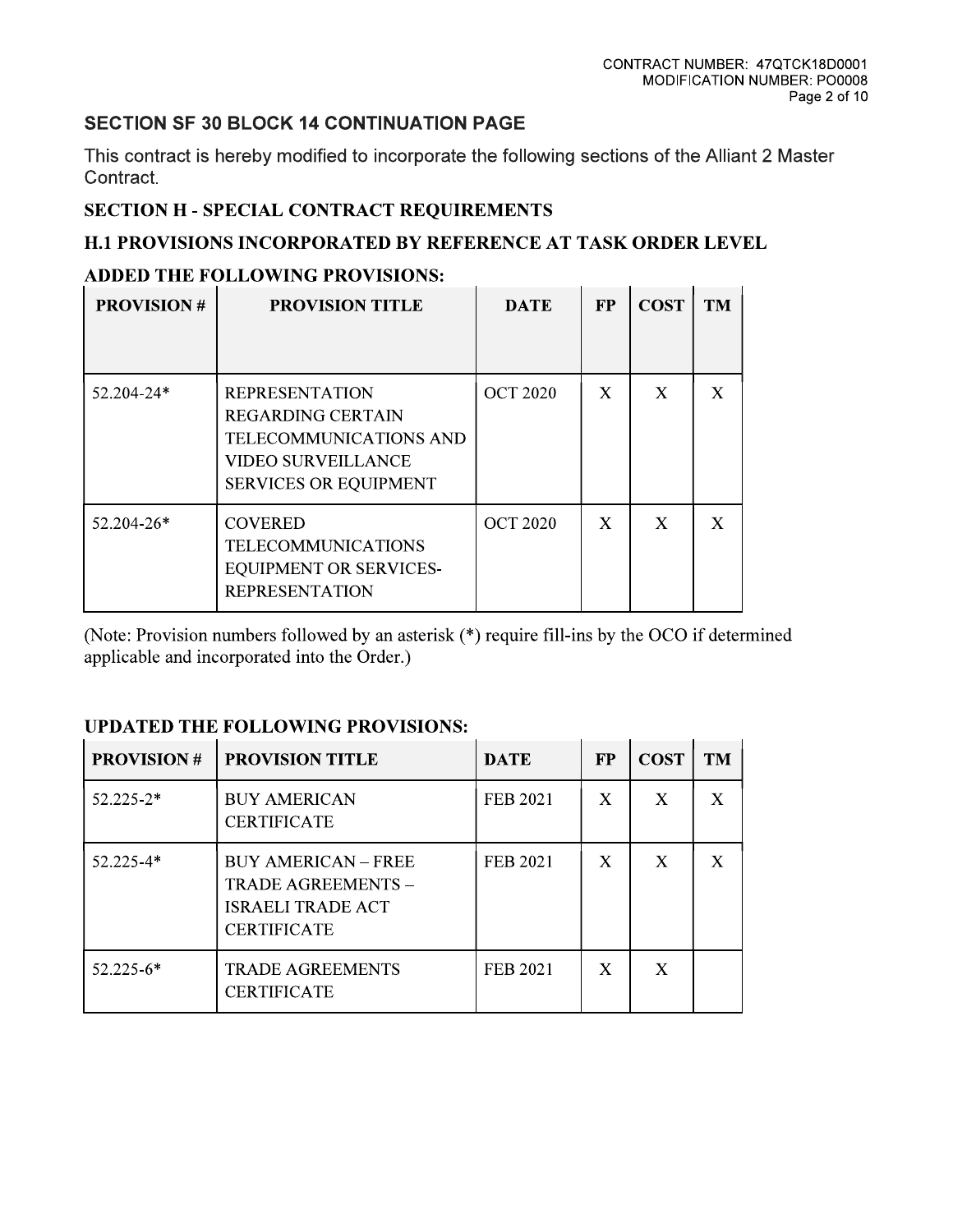CONTRACT NUMBER: 47QTCK18D0001<br>MODIFICATION NUMBER: PO0008<br>MODIFICATION NUMBER: PO0008<br>The Alliant 2 GWAC currently contains no Cybersecurity Maturity Model Certification (CMMC)<br>requirement at the master contract level. Fu protection of government wide information security.

|                      | The Alliant 2 GWAC currently contains no Cybersecurity Maturity Model Certification (C<br>requirement at the master contract level. Furthermore, any imposition of a CMMC certific<br>requirement will originate from the ordering agency at the task order level. Contractors en<br>agreement for service to government activities shall be subject to all ordering activity IT so<br>standards, policies, reporting requirements, and government wide laws or regulations appli<br>protection of government wide information security. |                 |               |             |                           |                           |
|----------------------|------------------------------------------------------------------------------------------------------------------------------------------------------------------------------------------------------------------------------------------------------------------------------------------------------------------------------------------------------------------------------------------------------------------------------------------------------------------------------------------------------------------------------------------|-----------------|---------------|-------------|---------------------------|---------------------------|
|                      | <b>SECTION I - CONTRACT CLAUSES</b>                                                                                                                                                                                                                                                                                                                                                                                                                                                                                                      |                 |               |             |                           |                           |
|                      | <b>I.2 FAR 52.252-2 CLAUSES INCORPORATED BY REFERENCE (FEB 1998)</b><br><b>UPDATED THE FOLLOWING CLAUSES:</b>                                                                                                                                                                                                                                                                                                                                                                                                                            |                 |               |             |                           |                           |
| <b>CLAUSE</b><br>NO. | <b>TITLE</b>                                                                                                                                                                                                                                                                                                                                                                                                                                                                                                                             | <b>DATE</b>     | $\mathbf{FP}$ | <b>COST</b> | TM                        | <b>Master</b><br>Contract |
| 52.203-6             | <b>RESTRICTIONS ON</b><br><b>SUBCONTRACTOR SALES</b><br>TO THE GOVERNMENT                                                                                                                                                                                                                                                                                                                                                                                                                                                                | <b>JUN 2020</b> | X             | X           |                           | X                         |
| 52.203-7             | <b>ANTI-KICKBACK</b><br><b>PROCEDURES</b>                                                                                                                                                                                                                                                                                                                                                                                                                                                                                                | <b>JUN 2020</b> | X             | X           | X                         | X                         |
| 52.203-12            | <b>LIMITATION ON</b><br>PAYMENTS TO<br><b>INFLUENCE CERTAIN</b><br><b>FEDERAL</b><br><b>TRANSACTIONS</b>                                                                                                                                                                                                                                                                                                                                                                                                                                 | <b>JUN 2020</b> | X             | $\mathbf X$ | X                         | X                         |
| 52.203-13            | <b>CONTRACTOR CODE OF</b><br><b>BUSINESS ETHICS AND</b><br><b>CONDUCT</b>                                                                                                                                                                                                                                                                                                                                                                                                                                                                | <b>JUN 2020</b> | X             | X           | $\mathbf X$               | $\mathbf X$               |
| 52.203-14            | <b>DISPLAY OF HOTLINE</b><br>POSTER(S)                                                                                                                                                                                                                                                                                                                                                                                                                                                                                                   | <b>JUN 2020</b> | X             | $\mathbf X$ | $\boldsymbol{\mathrm{X}}$ | $\boldsymbol{\mathrm{X}}$ |
| 52.203-16            | PREVENTING PERSONAL<br><b>CONFLICTS OF INTEREST</b>                                                                                                                                                                                                                                                                                                                                                                                                                                                                                      | <b>JUN 2020</b> | X             | X           | X                         | X                         |
| 52.203-17            | <b>CONTRACTOR</b><br><b>EMPLOYEE</b><br><b>WHISTLEBLOWER</b><br><b>RIGHTS AND</b><br><b>REQUIREMENT TO</b><br><b>INFORM EMPLOYEE OF</b><br><b>WHISTLEBLOWER</b><br><b>RIGHTS</b>                                                                                                                                                                                                                                                                                                                                                         | <b>JUN 2020</b> | X             | X           | X                         | X                         |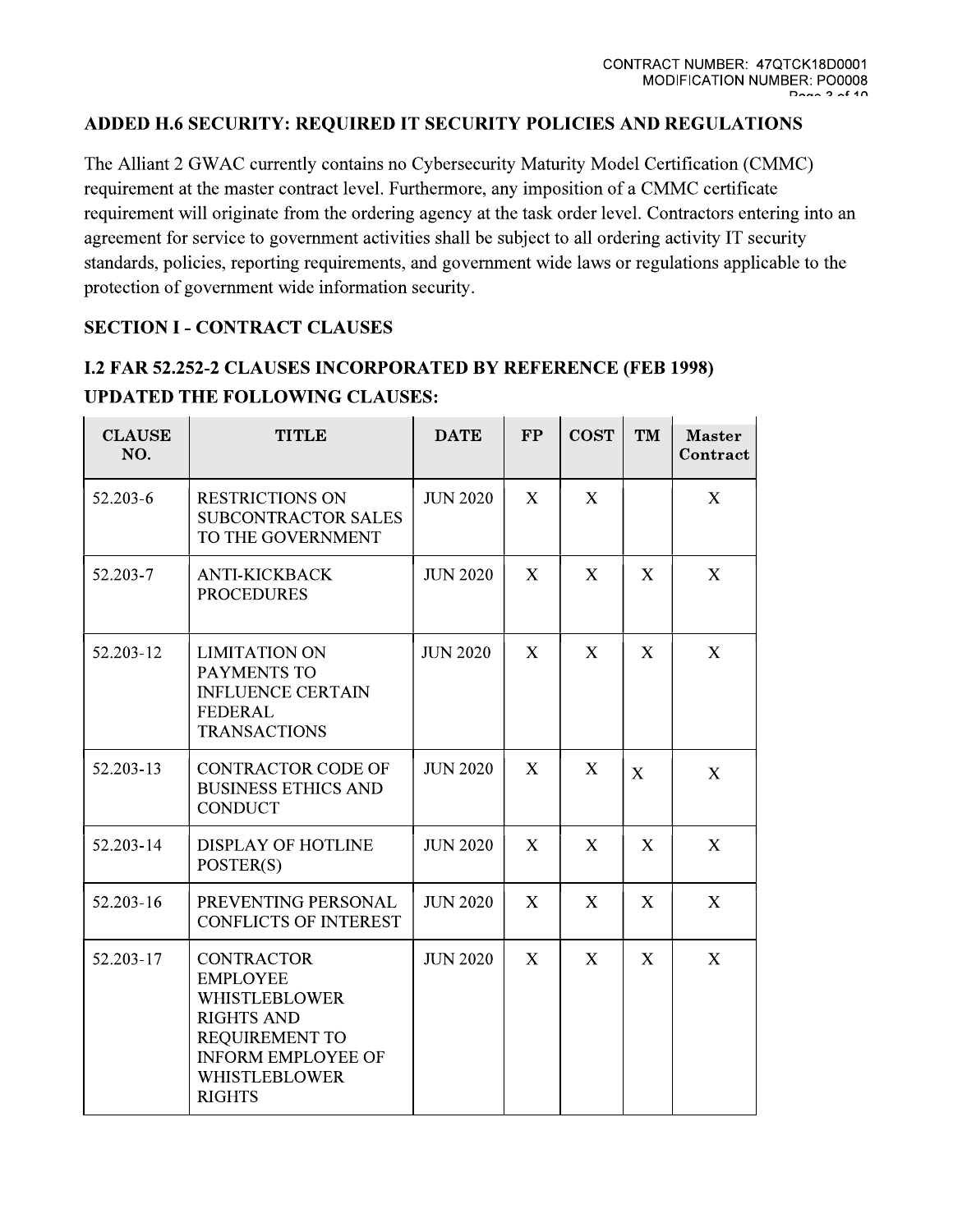|                      |                                                                                                                                                                              |                    |           |             |                  | <b>CONTRACT NUMBER: 4</b><br><b>MODIFICATION N</b> |
|----------------------|------------------------------------------------------------------------------------------------------------------------------------------------------------------------------|--------------------|-----------|-------------|------------------|----------------------------------------------------|
| <b>CLAUSE</b><br>NO. | <b>TITLE</b>                                                                                                                                                                 | <b>DATE</b>        | <b>FP</b> | <b>COST</b> | TM               | <b>Master</b><br>Contract                          |
| 52.204-10            | <b>REPORTING EXECUTIVE</b><br><b>COMPENSATION AND</b><br><b>FIRST-TIER</b><br><b>SUBCONTRACT AWARDS</b>                                                                      | <b>JUN 2020</b>    | X         | X           | X                | X                                                  |
| 52.204-25            | PROHIBITION ON<br><b>CONTRACTING FOR</b><br><b>CERTAIN</b><br><b>TELECOMMUNICATIONS</b><br><b>AND VIDEO</b><br><b>SURVEILLANCE</b><br><b>SERVICES OR</b><br><b>EQUIPMENT</b> | <b>AUG</b><br>2020 | X         | X           | X                | X                                                  |
| 52.209-6             | PROTECTING THE<br><b>GOVERNMENT'S</b><br><b>INTEREST WHEN</b><br>SUBCONTRACTING WITH<br><b>CONTRACTORS</b><br>DEBARRED, SUSPENDED,<br>OR PROPOSED FOR<br><b>DEBARMENT</b>    | <b>JUN 2020</b>    | X         | X           | $\boldsymbol{X}$ | X                                                  |
| 52.215-2             | <b>AUDIT AND RECORDS —</b><br><b>NEGOTIATION</b>                                                                                                                             | <b>JUN 2020</b>    | X         | X           | X                | X                                                  |
| 52.215-11            | PRICE REDUCTION FOR<br><b>CERTIFIED DEFECTIVE</b><br><b>COST OR PRICING DATA</b><br>- MODIFICATIONS                                                                          | <b>JUN 2020</b>    | X         | X           | X                | X                                                  |
| 52.215-12            | <b>SUBCONTRACTOR</b><br><b>CERTIFIED COST OR</b><br>PRICING DATA                                                                                                             | <b>JUN 2020</b>    | X         | X           | X                | X                                                  |
| 52.215-13            | <b>SUBCONTRACTOR</b><br><b>CERTIFIED COST OR</b><br>PRICING DATA -<br><b>MODIFICATIONS</b>                                                                                   | <b>JUN 2020</b>    | X         | X           | X                | X                                                  |
| 52.215-14            | <b>INTEGRITY OF UNIT</b><br><b>PRICES</b>                                                                                                                                    | <b>JUN 2020</b>    | X         | X           | X                | X                                                  |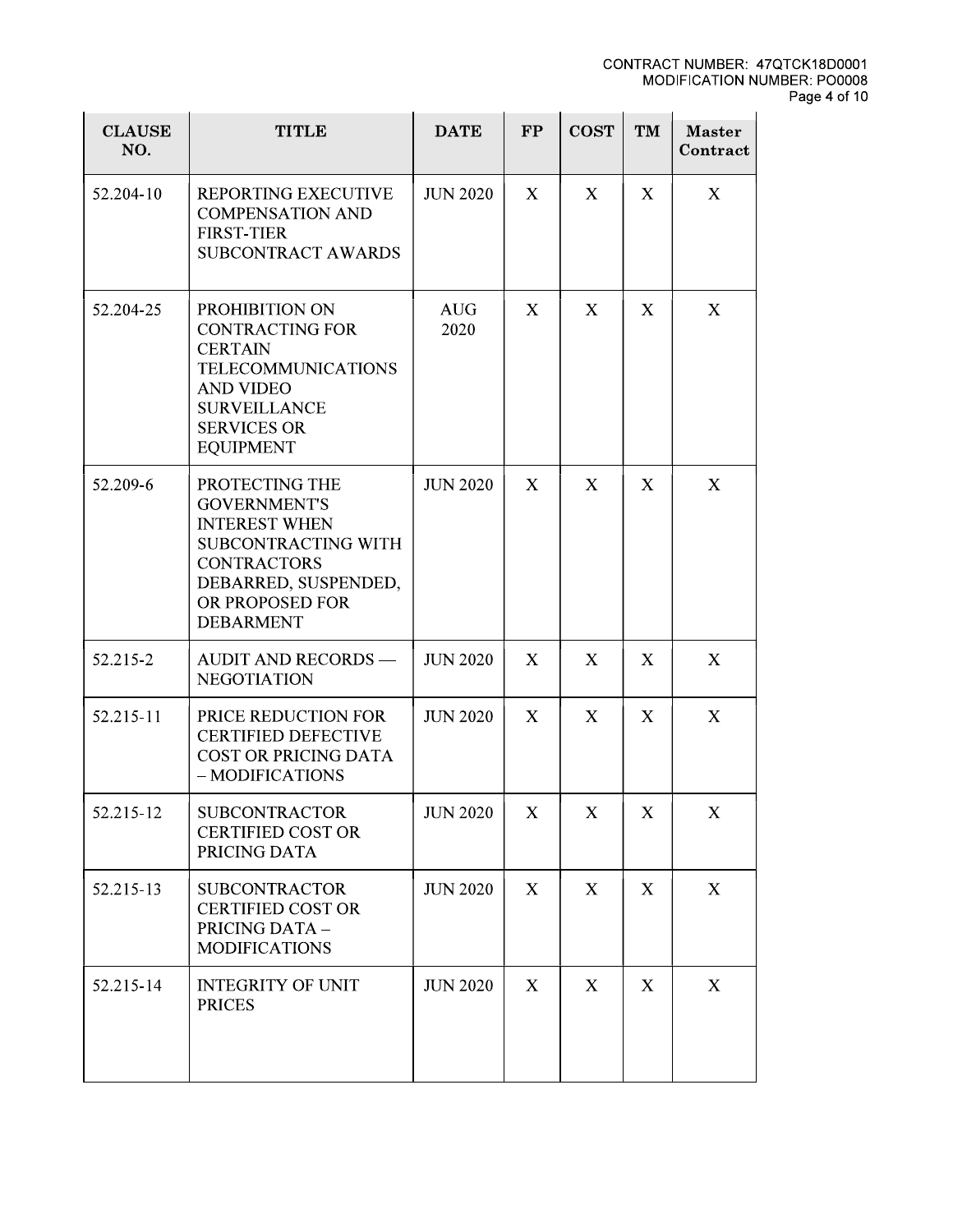|                      |                                                                                                                                                          |                    |    |                           |              | <b>CONTRACT NUMBER: 47QT</b><br><b>MODIFICATION NUMB</b> |
|----------------------|----------------------------------------------------------------------------------------------------------------------------------------------------------|--------------------|----|---------------------------|--------------|----------------------------------------------------------|
| <b>CLAUSE</b><br>NO. | <b>TITLE</b>                                                                                                                                             | <b>DATE</b>        | FP | <b>COST</b>               | TM           | <b>Master</b><br>Contract                                |
| 52.215-21            | <b>REQUIREMENTS FOR</b><br><b>CERTIFIED COST OR</b><br>PRICING AND DATA<br>OTHER THAN CERTIFIED<br><b>COST OR PRICING DATA -</b><br><b>MODIFICATIONS</b> | <b>JUN 2020</b>    | X  | X                         | $\mathbf{X}$ | X                                                        |
| 52.215-23            | <b>LIMITATIONS ON PASS-</b><br><b>THROUGH CHARGES</b>                                                                                                    | <b>JUN 2020</b>    |    | X                         |              | X                                                        |
| 52.219-4             | <b>NOTICE OF PRICE</b><br><b>EVALUATION</b><br>PREFERENCE FOR<br>HUBZONE SMALL<br><b>BUSINESS CONCERNS.</b>                                              | <b>MAR</b><br>2020 | X  | X                         | X            | X                                                        |
| 52.219-9             | <b>SMALL BUSINESS</b><br><b>SUBCONTRACTING PLAN</b>                                                                                                      | <b>JUN 2020</b>    | X  | X                         | X            | X                                                        |
| 52.219-14            | <b>LIMITATIONS ON</b><br><b>SUBCONTRACTING</b>                                                                                                           | <b>MAR</b><br>2020 | X  | $\mathbf{X}$              | $\mathbf{X}$ | X                                                        |
| 52.219-28            | POST-AWARD SMALL<br><b>BUSINESS PROGRAM RE-</b><br><b>REPRESENTATION</b>                                                                                 | <b>NOV</b><br>2020 | X  | X                         | X            | X                                                        |
| 52.222-19            | <b>CHILD LABOR -</b><br><b>COOPERATION WITH</b><br><b>AUTHORITIES AND</b><br><b>REMEDIES</b>                                                             | <b>JAN 2020</b>    | X  | X                         | X            | X                                                        |
| 52.222-35            | EQUAL OPPORTUNITY<br><b>FOR VETERANS</b><br>(In full text below)                                                                                         | <b>JUN 2020</b>    | X  | X                         | X            | X                                                        |
| 52.222-36            | <b>EQUAL OPPORTUNITY</b><br>FOR WORKERS WITH<br><b>DISABILITIES</b>                                                                                      | <b>JUN 2020</b>    | X  | X                         | $\mathbf{X}$ | X                                                        |
| 52.222-37            | <b>EMPLOYMENT REPORTS</b><br><b>ON VETERANS</b>                                                                                                          | <b>JUN 2020</b>    | X  | $\boldsymbol{\mathrm{X}}$ | X            | X                                                        |
| 52.222-50            | <b>COMBATING</b><br><b>TRAFFICKING IN</b><br><b>PERSONS</b>                                                                                              | <b>OCT 2020</b>    | X  | X                         | X            | X                                                        |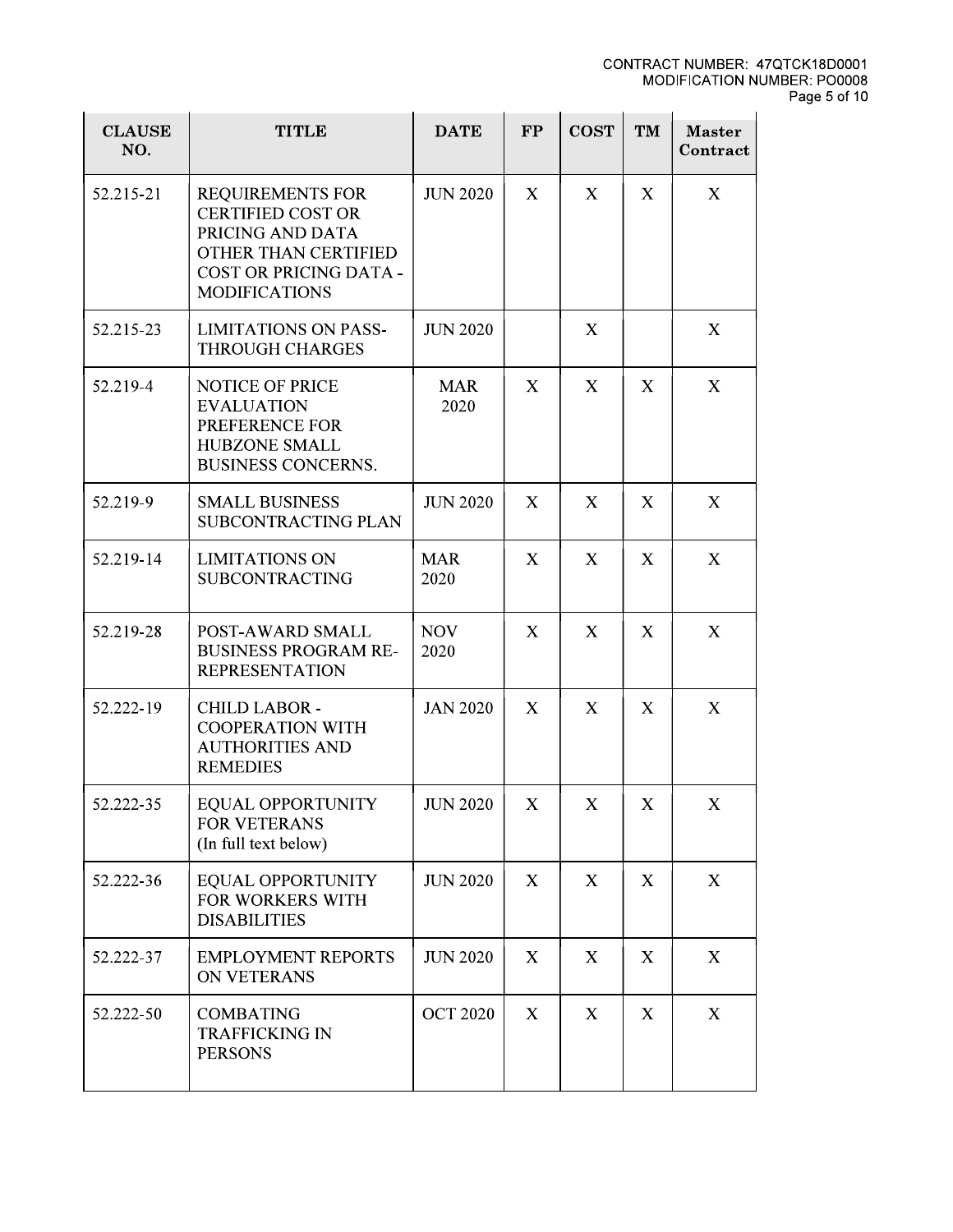| <b>CLAUSE</b><br>NO. | <b>TITLE</b>                                                                                                                                                                                                   | <b>DATE</b>        | FP           | <b>COST</b> | TM           | <b>Master</b><br>Contract |
|----------------------|----------------------------------------------------------------------------------------------------------------------------------------------------------------------------------------------------------------|--------------------|--------------|-------------|--------------|---------------------------|
| $52.223 - 3*$        | <b>HAZARDOUS MATERIAL</b><br><b>IDENTIFICATION AND</b><br><b>MATERIAL SAFETY</b><br><b>DATA</b>                                                                                                                | <b>FEB 2021</b>    | $\mathbf{X}$ | X           | $\mathbf{X}$ | X                         |
| 52.223-15            | <b>ENERGY EFFICIENCY IN</b><br><b>ENERGY-CONSUMING</b><br><b>PRODUCTS</b>                                                                                                                                      | <b>MAY</b><br>2020 | X            | X           | X            | X                         |
| 52.223-18            | <b>ENCOURAGING</b><br><b>CONTRACTOR POLICIES</b><br><b>TO BAN TEXT</b><br><b>MESSAGING WHILE</b><br><b>DRIVING</b>                                                                                             | <b>JUN 2020</b>    | X            | X           | X            | X                         |
| 52.225-1             | <b>BUY AMERICAN -</b><br><b>SUPPLIES</b>                                                                                                                                                                       | <b>JAN 2021</b>    | X            | X           | X            | X                         |
| 52.225-3             | <b>BUY AMERICAN - FREE</b><br>TRADE AGREEMENTS -<br><b>ISRAELI TRADE ACT</b>                                                                                                                                   | <b>JAN 2021</b>    | $\mathbf{X}$ | X           | X            | X                         |
| 52.225-3             | <b>ALTERNATE I</b>                                                                                                                                                                                             | <b>JAN 2021</b>    | $\mathbf{X}$ | X           | X            | X                         |
| 52.225-3             | <b>ALTERNATE II</b>                                                                                                                                                                                            | <b>JAN 2021</b>    | X            | X           | X            | X                         |
| 52.225-3             | <b>ALTERNATE III</b>                                                                                                                                                                                           | <b>JAN 2021</b>    | $\mathbf{X}$ | X           | X            | X                         |
| 52.225-13            | <b>RESTRICTIONS ON</b><br><b>CERTAIN FOREIGN</b><br><b>PURCHASES</b>                                                                                                                                           | FEB 2021           | $\mathbf{X}$ | X           |              | X                         |
| 52.225-19            | <b>CONTRACTOR</b><br>PERSONNEL IN A<br><b>DESIGNATED</b><br><b>OPERATIONAL AREA OR</b><br><b>SUPPORTING A</b><br><b>DIPLOMATIC OR</b><br><b>CONSULAR MISSION</b><br><b>OUTSIDE THE UNITED</b><br><b>STATES</b> | <b>MAY</b><br>2020 | X            | X           | X            | X                         |
| 52.227-1             | <b>AUTHORIZATION AND</b><br><b>CONSENT</b>                                                                                                                                                                     | <b>JUN 2020</b>    | X            | X           |              | $\boldsymbol{X}$          |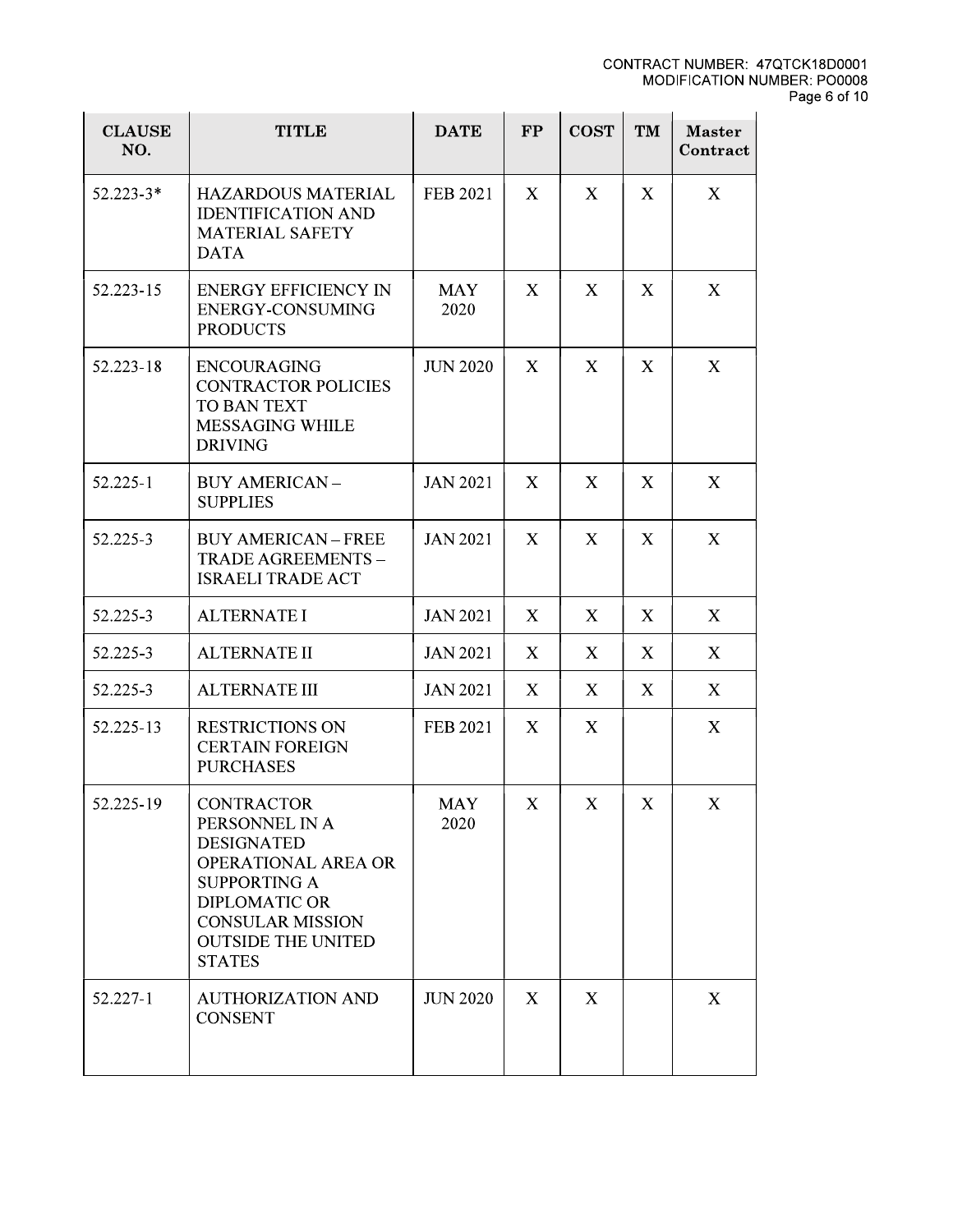|                      |                                                                                                                                                      |                    |    |             |                           | <b>CONTRACT NUMBER: 4</b><br><b>MODIFICATION N</b> |
|----------------------|------------------------------------------------------------------------------------------------------------------------------------------------------|--------------------|----|-------------|---------------------------|----------------------------------------------------|
| <b>CLAUSE</b><br>NO. | <b>TITLE</b>                                                                                                                                         | <b>DATE</b>        | FP | <b>COST</b> | TM                        | <b>Master</b><br>Contract                          |
| 52.227-2             | <b>NOTICE AND</b><br><b>ASSISTANCE</b><br><b>REGARDING PATENT</b><br><b>AND COPYRIGHT</b><br><b>INFRINGEMENT</b>                                     | <b>JUN 2020</b>    | X  | X           |                           |                                                    |
| 52.230-2             | <b>COST ACCOUNTING</b><br><b>STANDARDS</b>                                                                                                           | <b>JUN 2020</b>    | X  | X           | $\boldsymbol{\mathrm{X}}$ | X                                                  |
| 52.230-3             | <b>DISCLOSURE AND</b><br><b>CONSISTENCY OF COST</b><br><b>ACCOUNTING</b><br><b>PRACTICES</b>                                                         | <b>JUN 2020</b>    | X  | X           | X                         | X                                                  |
| 52.230-4             | <b>DISCLOSURE AND</b><br><b>CONSISTENCY OF COST</b><br><b>ACCOUNTING</b><br><b>PRACTICES - FOREIGN</b><br><b>CONCERNS</b>                            | <b>JUN 2020</b>    | X  | X           | X                         | X                                                  |
| 52.230-5             | <b>COST ACCOUNTING</b><br>STANDARDS-<br><b>EDUCATIONAL</b><br><b>INSTITUTION</b>                                                                     | <b>JUN 2020</b>    | X  | X           | X                         | X                                                  |
| 52.232-16*           | PROGRESS PAYMENTS                                                                                                                                    | <b>JUN 2020</b>    | X  |             |                           | X                                                  |
| 52.244-2*            | <b>SUBCONTRACTS</b>                                                                                                                                  | <b>JUN 2020</b>    | X  | X           | X                         | X                                                  |
| 52.244-2             | <b>ALTERNATE I</b>                                                                                                                                   | <b>JUN 2020</b>    |    | X           |                           | X                                                  |
| 52.244-6             | <b>SUBCONTRACTS FOR</b><br><b>COMMERCIAL ITEMS</b>                                                                                                   | <b>NOV</b><br>2020 | X  | X           | X                         | X                                                  |
| $52.248 - 1*$        | <b>VALUE ENGINEERING</b>                                                                                                                             | <b>JUN 2020</b>    | X  | X           |                           | X                                                  |
| 52.212-5             | <b>CONTRACT TERMS AND</b><br><b>CONDITIONS REQUIRED</b><br>TO IMPLEMENT<br><b>STATUTES OR</b><br><b>EXECUTIVE ORDERS-</b><br><b>COMMERCIAL ITEMS</b> | <b>JAN 2021</b>    | X  |             | X                         |                                                    |
| 52.212-5             | <b>ALTERNATE II</b>                                                                                                                                  | FEB 2021           | X  |             | X                         |                                                    |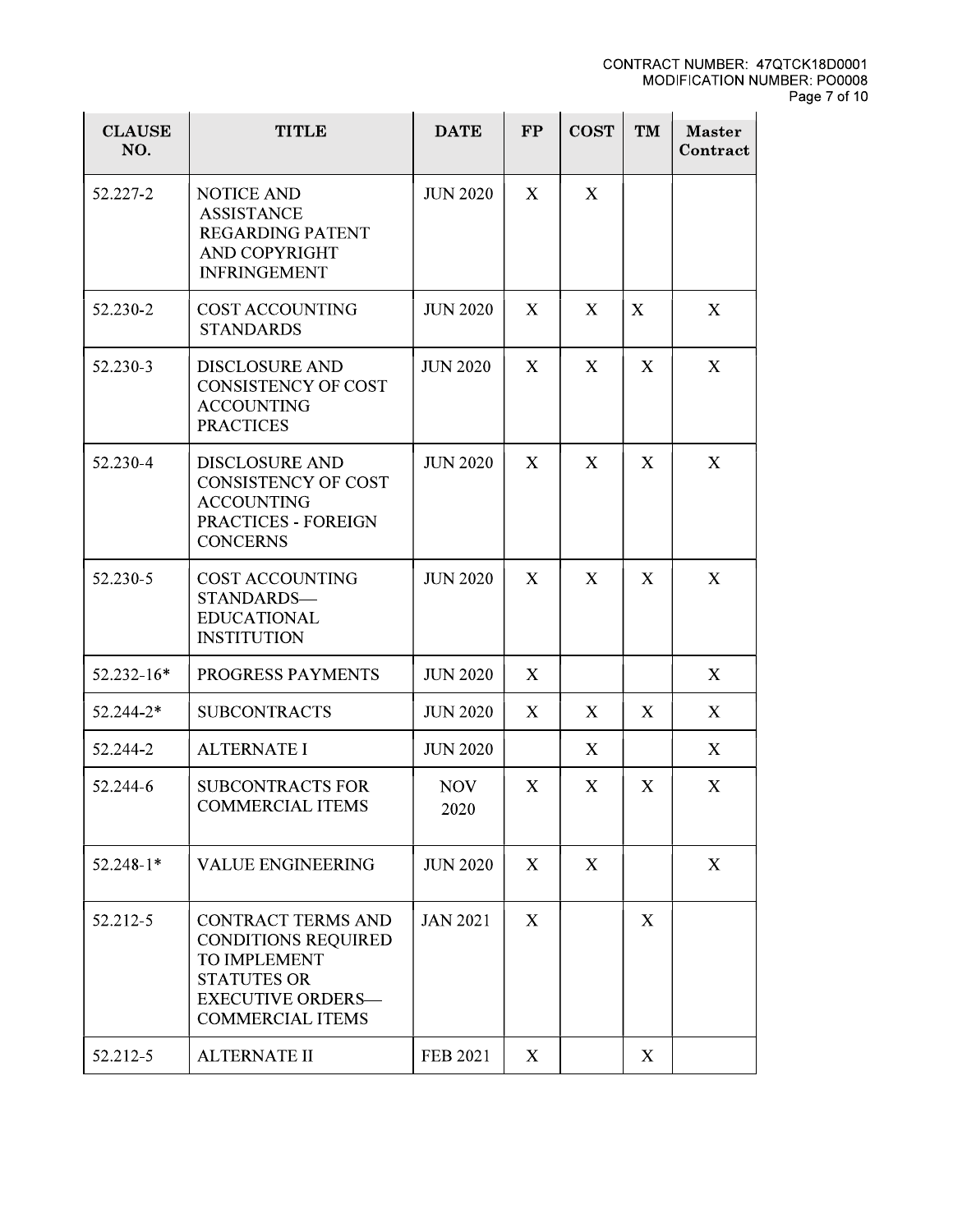### **I.2.2 GENERAL SERVICES ADMINISTRATION (GSA) REGULATIONS (GSAR), INCORPORATED BY REFERENCE**

| CLAUSE #  | <b>CLAUSE TITLE</b>                                           | DATE |
|-----------|---------------------------------------------------------------|------|
| 552.204-9 | <b>PERSONAL IDENTITY VERIFICATION REQUIREMENTS   JUL 2020</b> |      |
|           | 552.216-74   RESERVED                                         |      |

# I.7 FAR 52.216-18 ORDERING (AUG 2020)

(a) Any supplies and services to be furnished under this contract shall be ordered by issuance of delivery orders or task orders by the individuals or activities designated in the Schedule. Such orders may be issued from through [insert dates].

(b) All delivery orders or task orders are subject to the terms and conditions of this contract. In the event of conflict between a delivery order or task order and this contract, the contract shall control.

(c) A delivery order or task order is considered "issued" when-

(1) If sent by mail (includes transmittal by U.S. mail or private delivery service), the Government deposits the order in the mail;

(2) If sent by fax, the Government transmits the order to the Contractor's fax number; or

(3) If sent electronically, the Government either-

(i) Posts a copy of the delivery order or task order to a Government document access system, and notice is sent to the Contractor; or

(ii) Distributes the delivery order or task order via email to the Contractor's email address.

(d) Orders may be issued by methods other than those enumerated in this clause only if authorized in the contract.

(End of clause)

# **I.12 FAR 52.222-35 EQUAL OPPORTUNITY FOR VETERANS (JUN 2020)**

(a) Definitions. As used in this clause-

"Active duty wartime or campaign badge veteran," "Armed Forces service medal veteran," "disabled veteran," "protected veteran," "qualified disabled veteran," and "recently separated veteran" have the meanings given at Federal Acquisition Regulation (FAR) 22.1301.

(b) Equal opportunity clause. The Contractor shall abide by the requirements of the equal opportunity clause at 41 CFR 60-300.5(a), as of March 24, 2014. This clause prohibits discrimination against qualified protected veterans, and requires affirmative action by the Contractor to employ and advance in employment qualified protected veterans.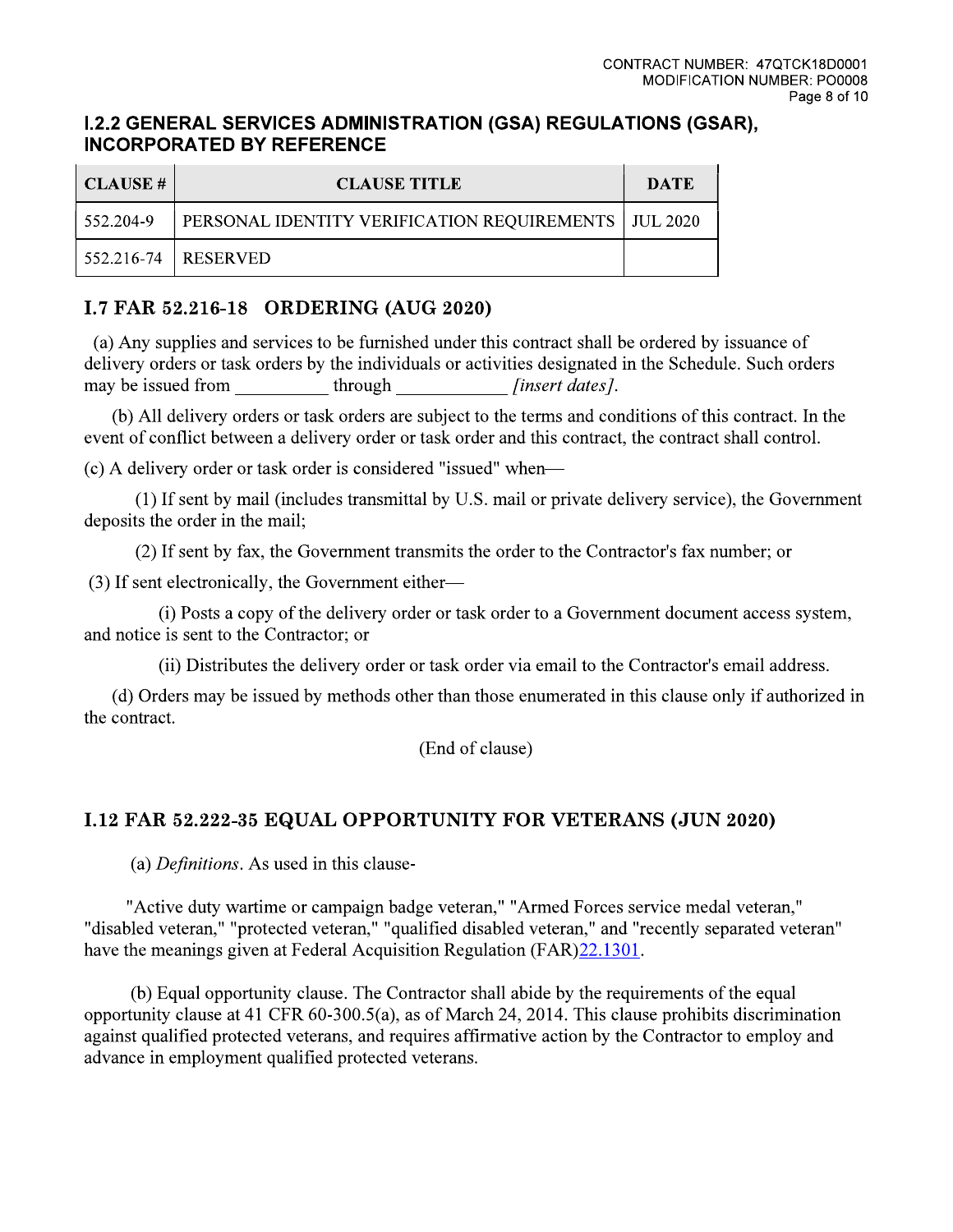(c) Subcontracts. The Contractor shall insert the terms of this clause in subcontracts valued at or above the threshold specified in FAR  $22.1303(a)$  on the date of subcontract award, unless exempted by rules, regulations, or orders of the Secretary of Labor. The Contractor shall act as specified by the Director, Office of Federal Contract Compliance Programs, to enforce the terms, including action for noncompliance. Such necessary changes in language may be made as shall be appropriate to identify properly the parties and their undertakings.

(End of clause)

# **I.13 FAR 52.222-36 EQUAL OPPORTUNITY FOR WORKERS WITH DISABILITIES (JUN 2020)**

(a) Equal opportunity clause. The Contractor shall abide by the requirements of the equal opportunity clause at 41 CFR  $60-741.5(a)$ , as of March 24, 2014. This clause prohibits discrimination against qualified individuals on the basis of disability, and requires affirmative action by the Contractor to employ and advance in employment qualified individuals with disabilities.

(b) Subcontracts. The Contractor shall include the terms of this clause in every subcontract or purchase order in excess of the threshold specified in Federal Acquisition Regulation (FAR) 22.1408(a) on the date of subcontract award, unless exempted by rules, regulations, or orders of the Secretary, so that such provisions will be binding upon each subcontractor or vendor. The Contractor shall act as specified by the Director, Office of Federal Contract Compliance Programs of the U.S. Department of Labor, to enforce the terms, including action for noncompliance. Such necessary changes in language may be made as shall be appropriate to identify properly the parties and their undertakings.

(End of clause)

## **I.17 FAR 52.252-6 AUTHORIZED DEVIATIONS IN CLAUSES (NOV 2020)**

## **UPDATED ATTACHMENT J-1 - DOD REQUIRED PROVISIONS AND CLAUSES**

DFARS 252.225-7003, Report of Intended Performance Outside the United States and Canada-Submission with Offer (OCT 2020)

DFARS 252.204-7007, Alternate A, Annual Representations and Certifications (NOV 2020)

DFARS 252.204-7002, Payment for Subline Items Not Separately Priced (APR 2020)

**DFARS 252.216-7006 RESERVED** 

DFARS 252.225-7004, Report of Intended Performance Outside the United States and Canada— Submission after Award (OCT 2020)

DFARS 252.225-7013, Duty-Free Entry (APR 2020)

DFARS 252.244-7000, Subcontracts for Commercial Items (DOD CONTRACTS) (OCT 2020)

DFARS 252.245-7002, Reporting Loss of Government Property (JAN 2021)

DFARS 252.249-7002, Notification of Anticipated Contract Termination or Reduction (JUN 2020)